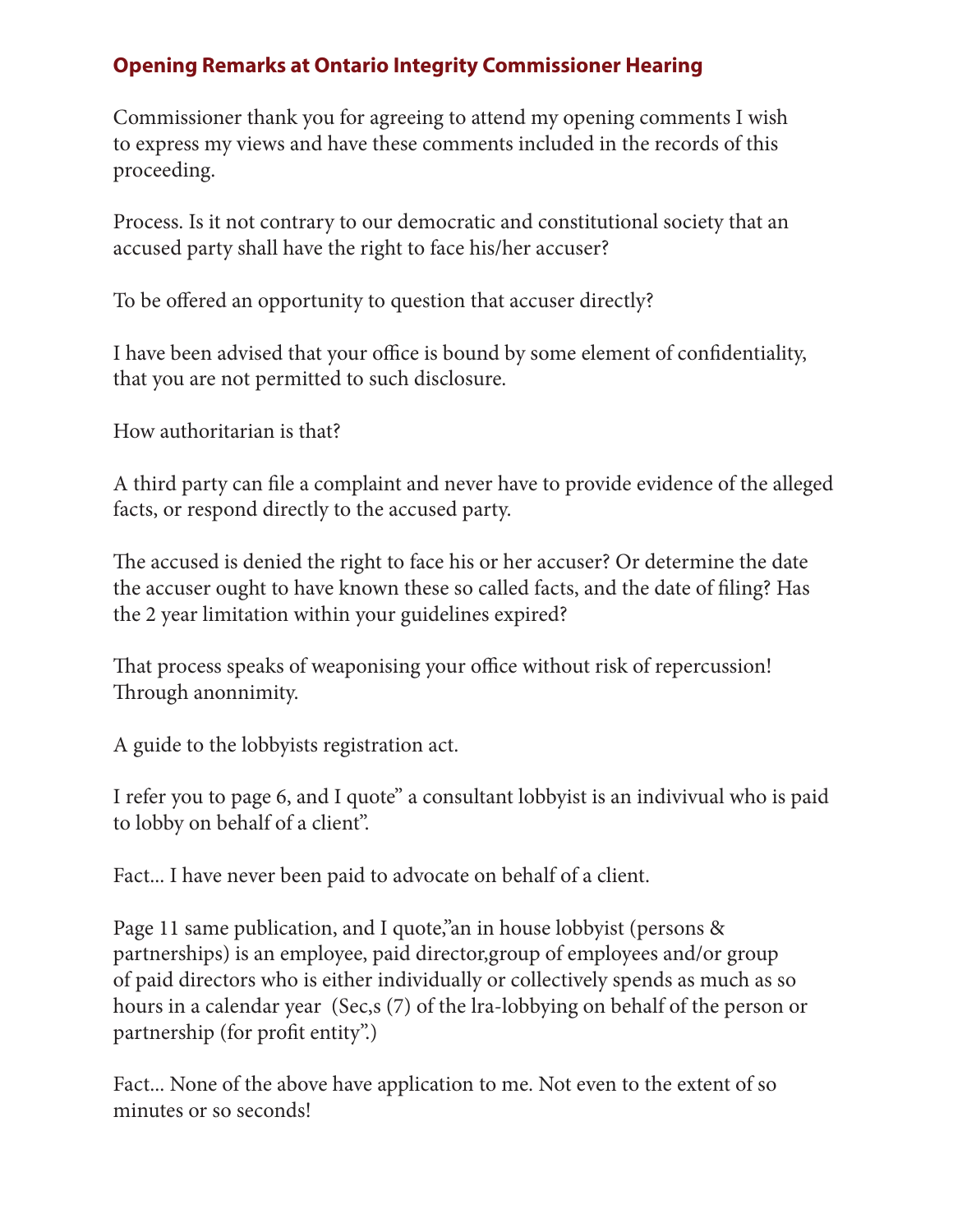But now to the actual accusation that I performed lobbying without having registered with the appropriate authorities.

Let me be clear.

I did not! But on the mere suggestion, by what I suspect are elements of the life insurance industry, who have chosen to weaponize your office here i stand.

Commissioner. I have 60 very successful years to my credit within the life insurance industry. I have been regaled many times over during those years for my dedication to my clients and indeed by the life industry, all a matter of public record! Have served on many industry association boards and executive boards during those years.

So, you may ask, why would the very industry i served so well and ethically for 60 years choose to weaponize your office against me?

There is a very simple answer!

Throughout the free world and in many provinces of canada. Owners of a life insurance contract have the right to seek fair market value should they wish to terminate a no longer needed policy. To treat the policy as an assett, a right that has been declared by many courts.

But not in ontario.

In ontario, millions of such people, for the most part seniors, have no option but to surrender" their policy back to the issuing insurer at either no value or pennies.

And surrender it is. To give back without the option to enjoy the fruit of many years of ownership and premium payments and to, in return receive little or no value at a crucial time in their life.

Why you may ask has the policy increased in value.

By the aging of the insured who now is closer to mortality thus increasing the FMV of the policy significantly.

But in ontario, the government of the day collaberates with the life insurance companies to egregiously deprive these seniors with much needed funds to support their declining years. Much has been made in ontario of aging of seniors and lifecare costs attributed to same. This assett can mitigate such expenses to seniors.